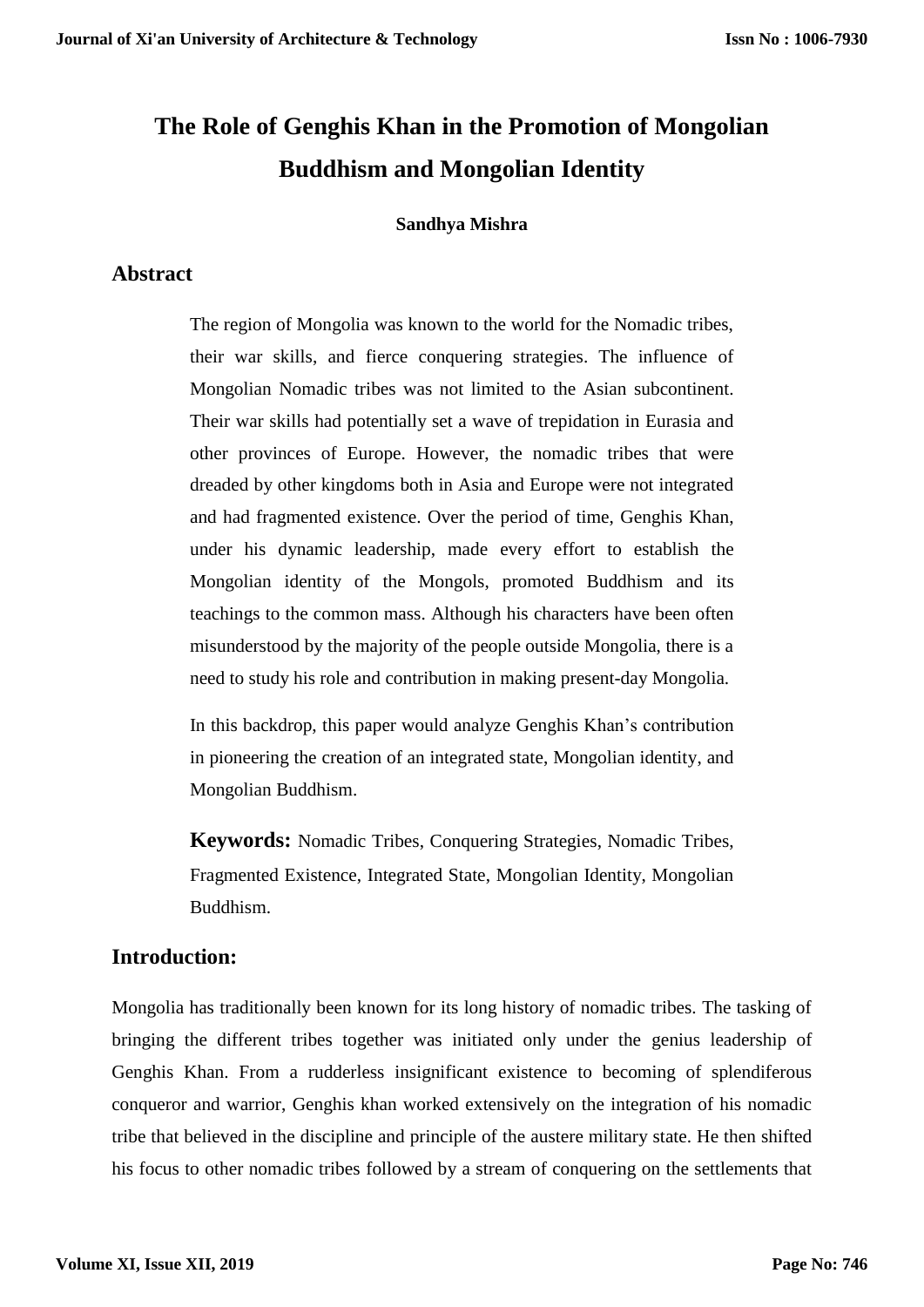existed beyond the realm of Nomadic tribes. He laid the plinth of the great Mongolian army by uniting the people of different Mongolian tribes and other settlements that had eventually set a wave of conquest and plunder over the Pacific Coast of China, regions near to the Adriatic Sea and beyond. Thus the credit of the creation of a strong and fierce Mongolian Empire would go to Genghis Khan and his magnificent leadership and warrior skills.<sup>1</sup>

Different discourse related to Mongolian Nationalism has been argued by historians and scholars of Mongolian studies. Most of them agreed with the discursive labyrinth related to Mongolian Nationalism that dated prior to the twentieth-century and was framed on the basis of various facets that included customs, language, and religion. One can trace that their nationalism would not fit into the concept of nationalism as perceived in the modern world, as the Mongolian Empire did not imbibe the concept of citizenship and other nuances of nationalism and nationhood. They rather focused on the integration and unity of the fragmented tribe. In order to raise a strong Mongolian army, Genghis Khan realized that the unity of tribes and other settlements was a prime requisite factor. Thus he not only integrated them but also imbibed discipline, worked on the strategies of mobility and trained them to strengthen the internal security of the Mongol territory. The series of successful conquest also increased the threat of invasion by other potent dynasties and non-ally groups. Thus the challenge of raising a strong army that would take care of both Mongolian territories and continue the conquest beyond its territory was of prime importance.<sup>2</sup>

The scholars of Mongolian Studies like Münkh-Erdene would argue that in the regime of the Qing dynasty, people from different social strata experienced a threat to their culture and language. The imposition of Chinese culture had laid an immense set back on the cultural heritage of Mongolia.<sup>3</sup> When people of Mongolia took note of the ascendance of Chinese culture that was gradually engulfing their diverse culture and linguistics, they realized that the continuation of Chinese occupancy would eventually lead to the veneering and vanishing of their indigenous cultural practices and language. The threat to Mongolian culture and language with the occupancy of Russia and the communist regime, the people of Mongolia realized that their beloved country would be reduced to 'geo-body' on the face of which their

**.** 

<sup>1</sup> https://www.britannica.com/biography/Genghis-Khan/Rise-to-power

<sup>&</sup>lt;sup>2</sup>https://www.britannica.com/biography/Genghis-Khan/Rise-to-power

<sup>3</sup> Vesna A. Wallace(2015) (ed.),"Buddhism in Mongolian History, Culture, and Society", Oxford University Press.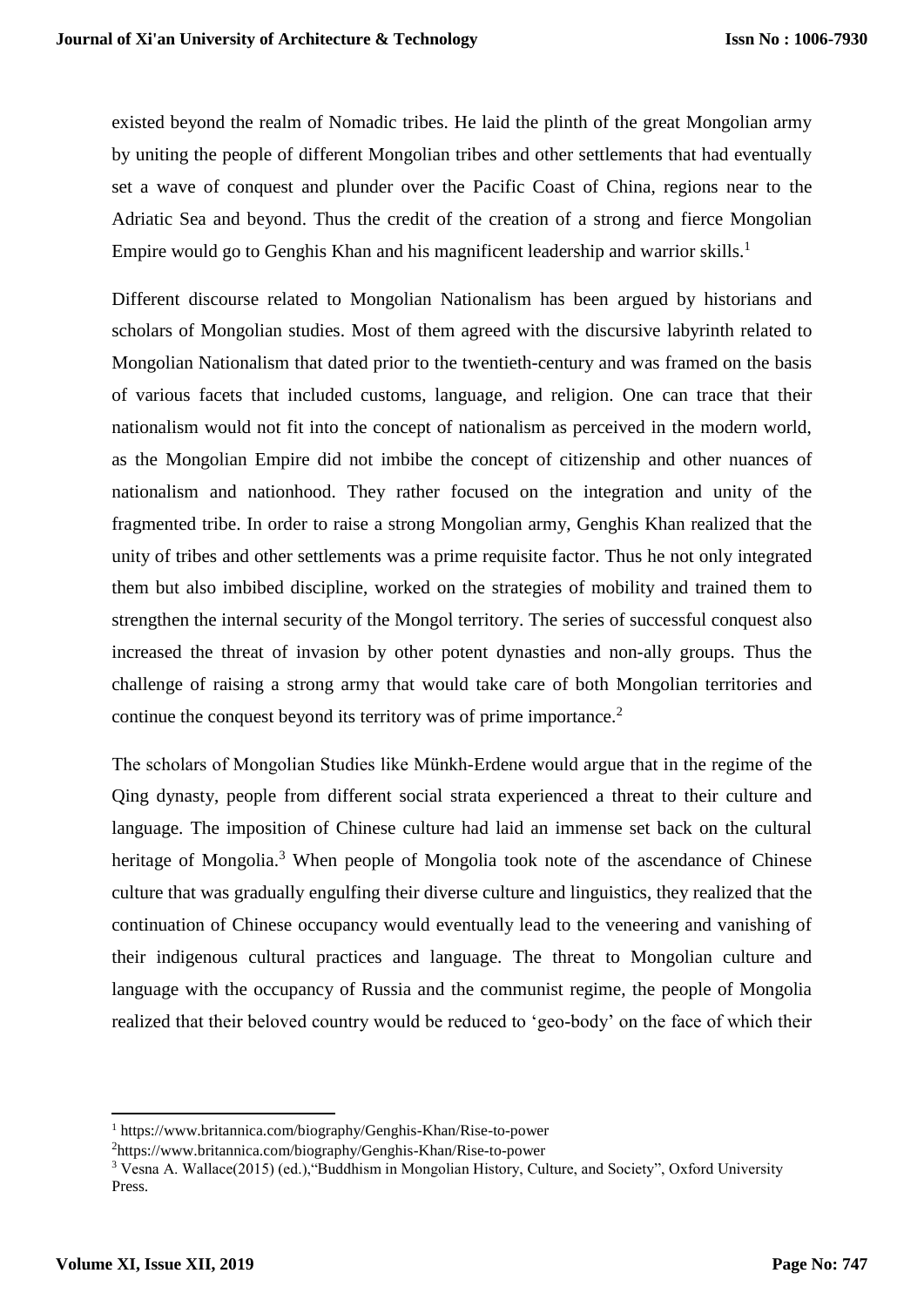indigenous culture would perish and the upcoming generations would not be able to know about their rich culture and linguistic practices. 4

The spirit of nationalism strongly emerged as against the rising power of Chinese occupancy in the early twentieth century. Although the Communist Russian Army was responsible for battled out the Qing dynasty from Mongolia, their cultural hegemony soon became responsible for the loss and cultural decay of Mongolia culture. Thus the culmination of the Mongolian identity of Mongols took place only after the crumbling of Communism and independence from the Soviet Union. <sup>5</sup> While engaging in the task of restoring the loss and decay of their culture, Mongolians realized that they need to revisit their past and rich cultural heritage that one upon a time awed the entire world. Thus strengthening of Mongolianidentity was in need to revoke the thirteen-century history that included the ethnographical and cultural identity.<sup>6</sup>This further felicitated the necessity to revisit the achievements of Genghis Khan, not the negative aspects but to explore the optimistic avenues of his excellence. It was not a pleasant and acceptable task as for Mongolian People's Revolutionary Party he was a feudal leader and for the Russian and Western Scholars, he was a barbaric conqueror and oppressor. <sup>7</sup> Thus with the reframing of Mongolianidentity, there was a need to restructure the image of Genghis Khan, in order to negate the way he was perceived by the world. This was majorly done by revoking the Buddhist renaissance and the liaison that existed between Genghis Khan and his contribution to integrating Mongolia under his regime and creating a space that fostered the evolution of Buddhism and its religious principles in Mongolia.

#### **Genghis Khan and Mongolian Buddhism**

Before embracing other religions that reached Mongolia through Silk roots and their contacts with other civilizations, the nomadic tribes of Mongolia were the believers of *Shamanism*. The nomadic tribes had faith in *Mongke Tenggeri* which imbibed the concept of "Everlasting Heaven" and the heavenly spirits and deities.<sup>8</sup>It was believed that people were able to communicate with Mongke Tenggeri and other heavenly spirits namely*bbes*, and *diligent*. <sup>9</sup>The task of communicating with these heavenly spirits was mostly bestowed upon

**.** 

<sup>4</sup> Ibid.

<sup>5</sup> Ibid

<sup>6</sup> Ibid.

<sup>7</sup> Ibid.

<sup>&</sup>lt;sup>8</sup>A. K. Narain (Ed.) (1986) TheJournalofThe InternationalAssociationofBuddhistStudies, University of Wisconsin, Madison,USA.

<sup>&</sup>lt;sup>9</sup> Ibid.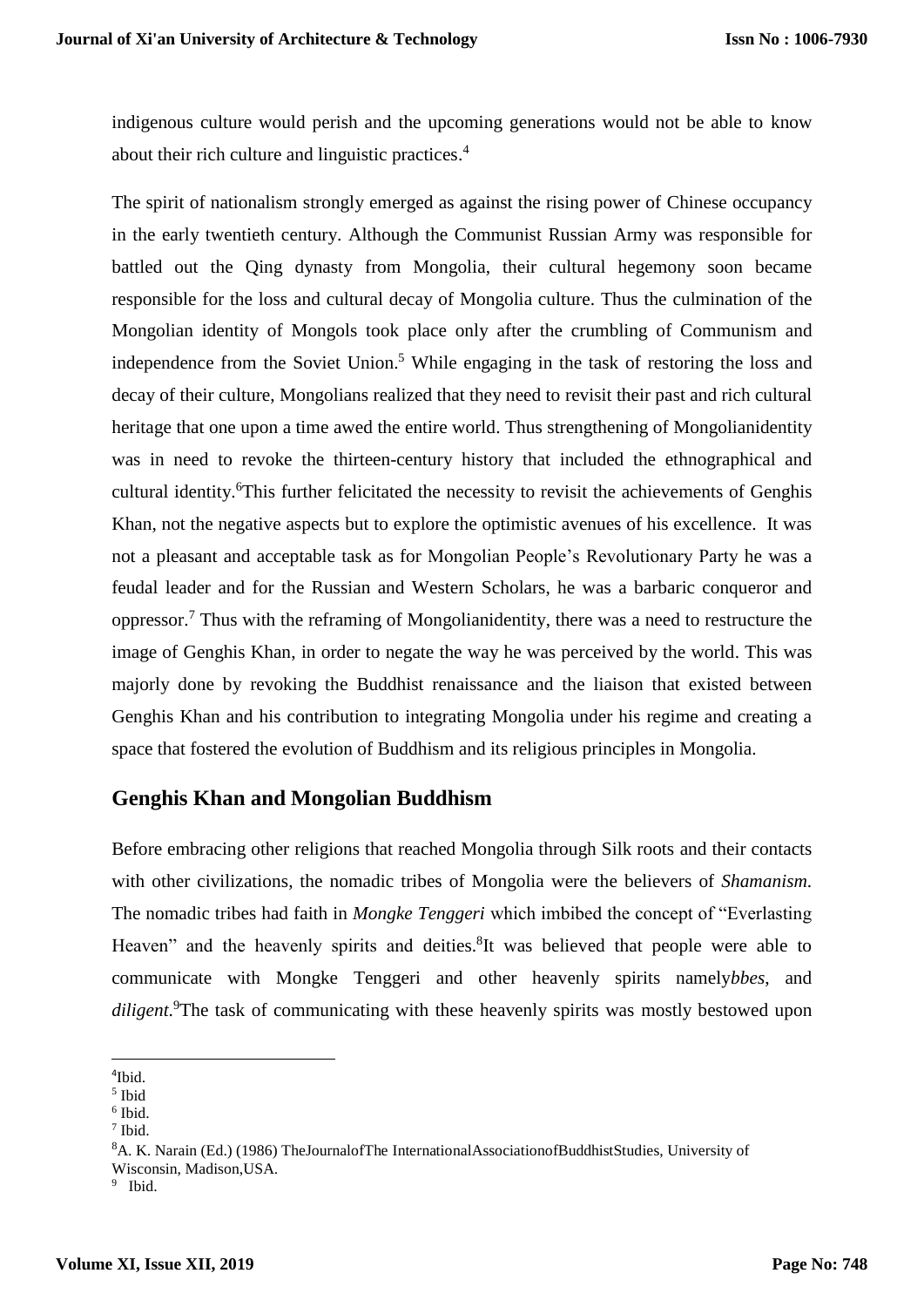the priests, monks, or *Khojas* who were called upon to pray for Khan and the betterment for the people of Mongolia.<sup>10</sup> These priests or Khojas were mostly not from Mongolia and were invited to invoke prayers and communicate with the heavenly deities. There are historical records according to which the Chinese Taoist leader *Ch'iu Ch'uchi* traveled miles across through Afghanistan to meet Genghis Khan.<sup>11</sup>A similar narrative also existed regarding Tibetan lama *Sa-skya Pandita*, the well-renowned monk of *Sa-skya* sect who was invited in the camps of *Kotan*. While coming in contact with the foreign priests, Mongolian soon realized that their religion is too primitive and disintegrated unlike other evolving religions like Islam, Buddhism, and Christianity, as their religion did not have an organized way of praying or doctrines to follow. This was one of the sole reasons why some members from the ruling class started adopting other religions like Buddhism, Christianity or Islam.<sup>12</sup>However, one needs to question the popularity that evolved for Buddhism as against other religions.

The Mongolian Khans of Yuan dynasty that was located in the territories of present-day China adopted Tibetan Buddhism over other religions and honored*-skya-pa* lamas as their supreme religious instructor. This was mostly because Mongolians found similarities between their Shamanism and teachings of Buddhism that was based on Karma and the existence of Heaven. Besides the religious similarities, they could also trace cultural similarities in the practices and teachings of Buddhism.<sup>13</sup>

There are many arguments put forward by the scholars of Mongolian Studies related to the faith of Genghis Khan. In 1962, during the third Congress of Mongolian Writers, an eminent author Damdinsüren Tsendiin who has done substantial work on Mongolia argued that European Scholars have painted a negative portrait of Genghis Khan as they read him through their lens and the negative portrayal of Genghis Khan have been presented in the entire world. A similar trend continued in the soviet regime, owing to which Genghis Khan was always looked at as a barbaric, merciless conqueror and not as a Buddhist believer who extensively worked on popularizing the Buddhist religious principles in Mongolia during his regime.Khürelbaatar Lkhamsürengiin, a Mongolian scholar had also put forward a similar view. In the essay titled "Chinggis Khan and Mongolian Buddhism", he mentioned about

<sup>1</sup>  $10$  Ibid.

 $11$  Ibid.

<sup>12</sup>A. K. Narain (Ed.) (1986) TheJournalofThe InternationalAssociationofBuddhistStudies, University of Wisconsin, Madison,USA.

 $13$  Ibid.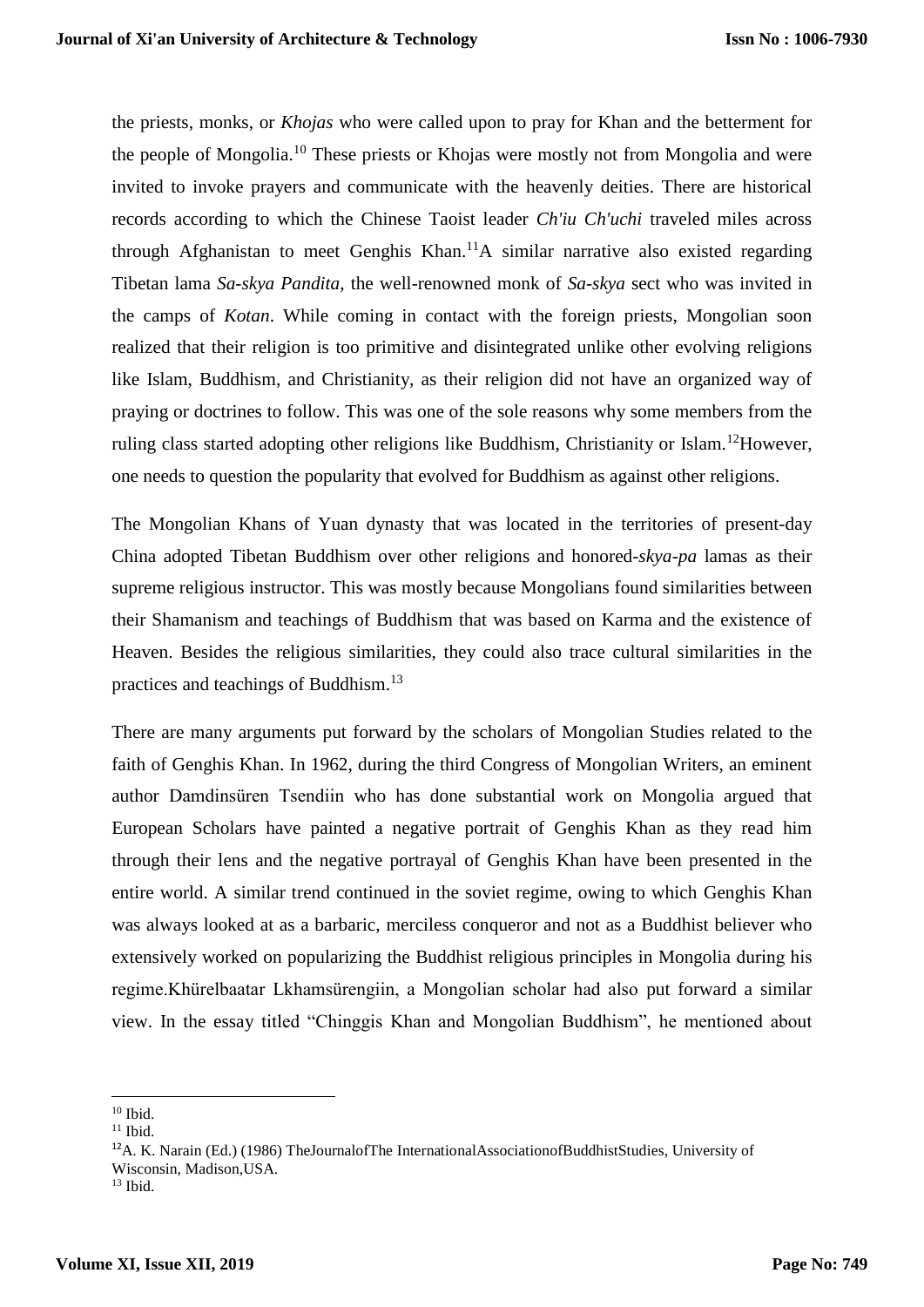Genghis not as a barbaric ruthless conqueror and ruler but as a devout Buddhist.<sup>14</sup> Many other Scholars likeChoimaa Sharavyn have taken forward the same argument, negating the European perception of Genghis Khan as a bloodthirsty ruler and have restated his image as a pioneer who worked on evolving Buddhism as a supreme religion in Mongolia and was also responsible for further popularizing the doctrines of the Buddhist religion.<sup>15</sup>He prioritized Buddhism over other religions because he could trace the elements of stoicism that Buddhism propagated through its principles.

## **Conclusion**

The restructuring of the Mongolian identity of the people of Mongolia majorly happened in the Soviet regime, as against their cultural dominance. It was during this time when Genghis Khan and his attempts to build a strong integrated nation were brought to limelight. His contribution to popularizing Buddhism in Mongolia was talked about along with seeing him as a positive figure, started as a rage against the Soviet regime. Looking at Genghis Khan as a ruler who established an integrated state and Mongolian identity based on the principles of Buddhist'*dhamma'* completely negated the European portrayal of Genghis Khanas a barbaric conqueror and broadened avenues for further development in the domain"Genghis and his Buddhism".

This study has limitations as it is broadly based upon the available contents relevant to this subject area and there is a need to conduct further study on this area of studies which will bring forth new unexplored facts.

## **References**

- 1. K. Narain (Ed.) (1986), "TheJournalofThe InternationalAssociationofBuddhistStudies", University of Wisconsin, Madison, USA.
- 2. Chun‐Chieh Huang (2015), "East Asian Confucianisms: Texts in Contexts". Global East Asia, Volume 1. Goettingen, Taipei: V&R Unipress, National Taiwan University Press, 2015. Pp. 298.
- 3. Jack Weatherford (2004), "Genghis Khan and The Making of the Modern World", Crown Publishers, New York.

 $\overline{a}$ 

<sup>14</sup> Vesna A. Wallace(2015) (ed.),"Buddhism in Mongolian History, Culture, and Society", Oxford University Press.  $15$  Ibid.